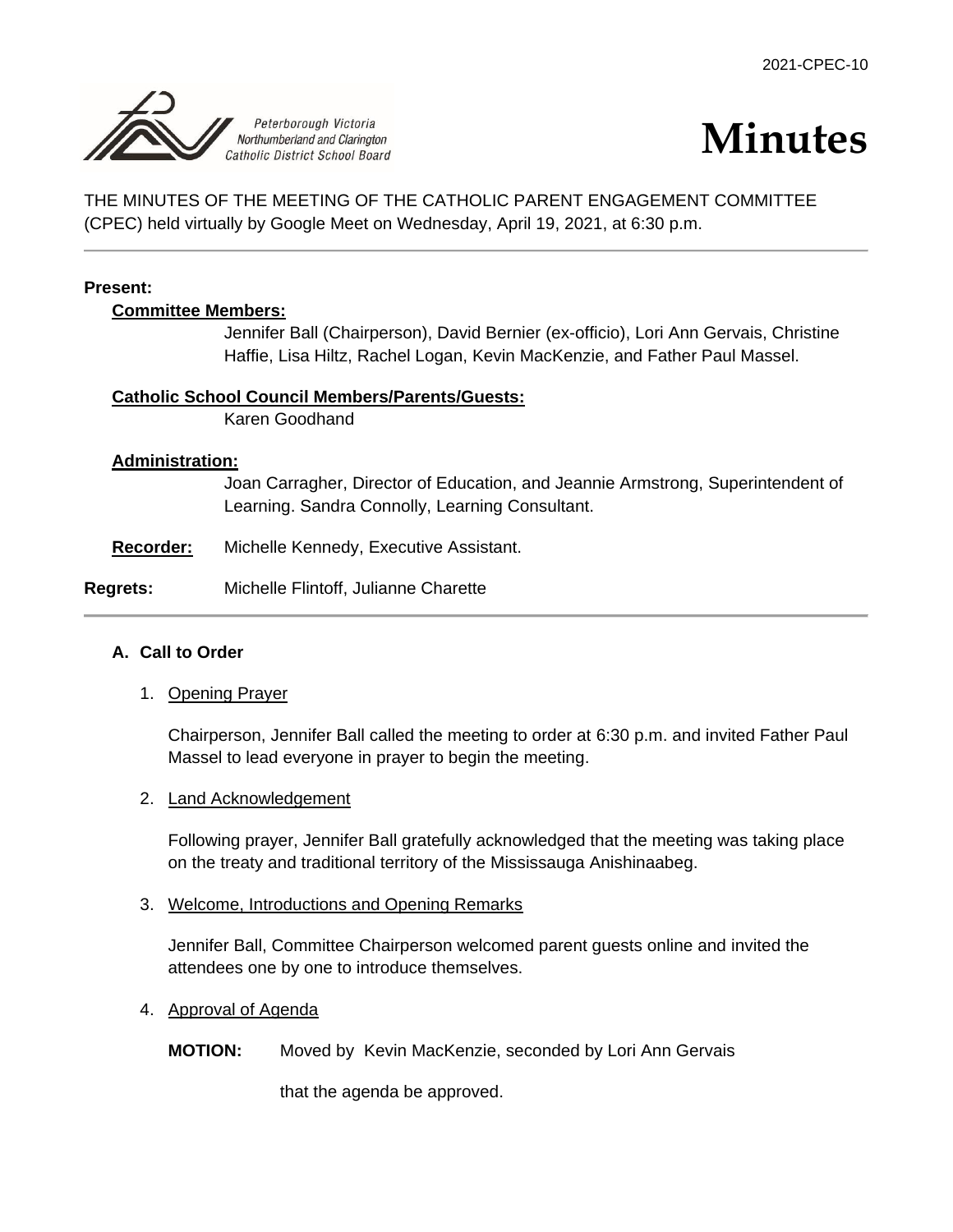#### Carried.

## 5. Declaration of Conflicts of Interest

Committee members Rachel Logan and Lisa Hiltz confirmed their conflict of interest as employees of PVNCCDSB.

- 6. Approval of the Minutes of the March 24, 2021 meeting.
	- **MOTION:** Moved by Father Paul Massel, seconded by Kevin MacKenzie

that the minutes from the meeting held on March 24, 2021, be approved.

Carried.

#### 7. Business Arising from the Minutes

There was no business arising from the minutes.

#### **B. Recommended Actions/Presentations:**

### 1. De-Streaming Mathematics.

Superintendent of Learning Jeannie Armstrong and Learning Consultant Sandra Connolly gave a presentation on the Ministry's initiative of de-streaming Grade Nine Mathematics by eliminating applied and academic levelled courses, beginning in September, 2021. The presentation explained the Ministry's rationale to address inequities and goals of creating a cultural shift and expanding educator capacity for effective, culturally responsive instruction.

The communication and implementation timeline was shared that showed the plan from February 2021 through to August 2021 and included the planning of professional development for teachers.

Following the presentation, Jeannie Armstrong and Sandra Connolly answered questions from the committee.

## 2. Update and plan for CPEC Event – May 19, 2021, Dr. Joti Samra.

Michelle Kennedy gave an update on the planning of the Dr. Samra presentation. It was reported that Sean Heuchert, Manager of Information Technology, has confirmed that the software platform 'Big Marker' will be used. It was requested that the ability for parents to join last minute be available and the ability for parents to automatically add the date to their electronic calendar from the link on the poster/communication.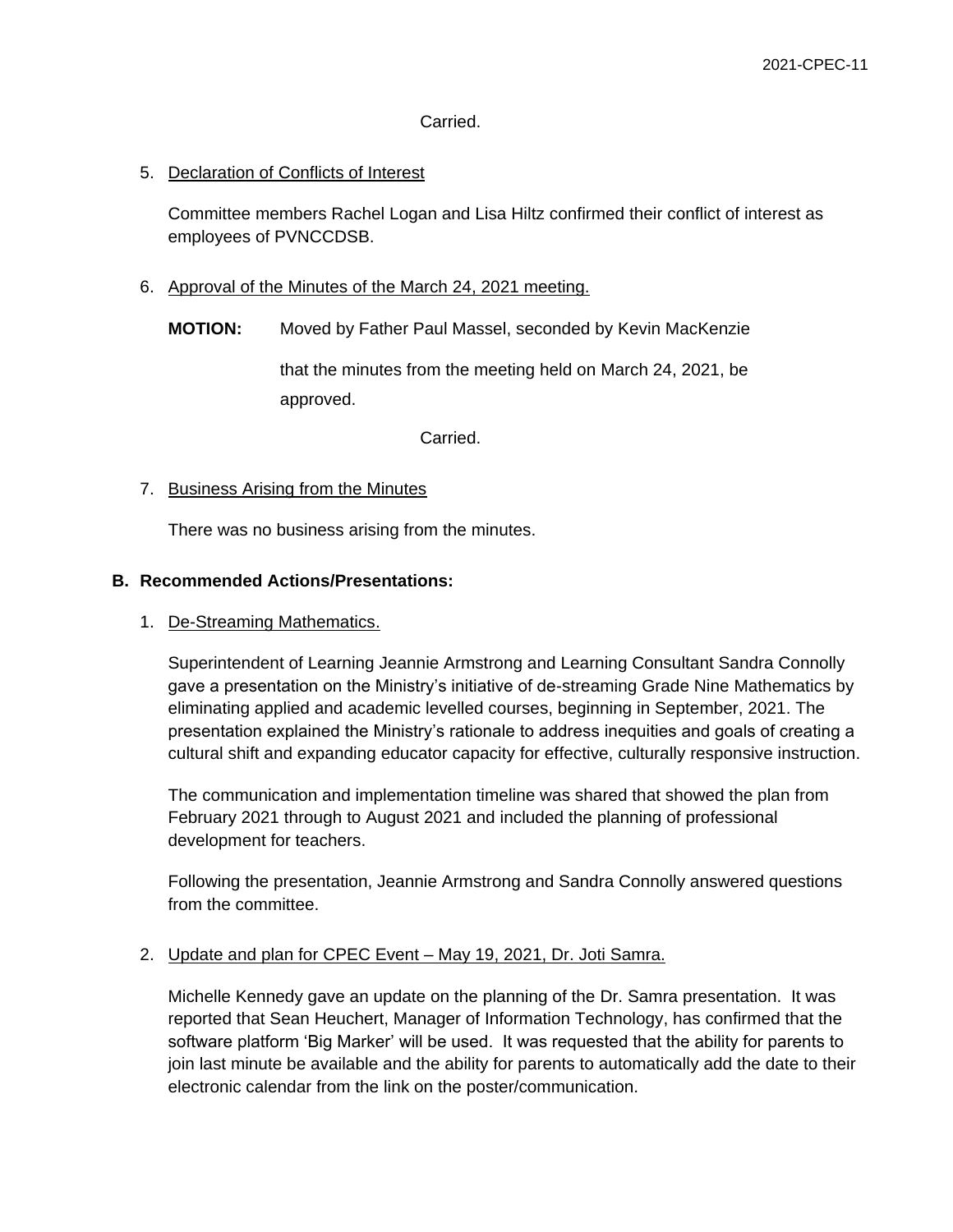The electronic poster will be developed and distributed to Catholic School Councils and to Principal/Vice-principals for distribution in school newsletters and on social media. A call-out on school messenger will be arranged to all PVNCCDSB families with a reminder immediately prior to the event. The information will also be posted on the board website's home page.

The roles of committee members were reviewed: Julianne Charette will MC, Father Paul Massel – opening and closing prayer, Jennifer Ball, Dave Bernier and Joan Carragher – will bring greetings, Lisa Hiltz – introduce guest speaker, Kevin MacKenzie – thank guest speaker.

The timing of the evening was discussed and it was decided that the event would begin at 6:45 pm, with Dr. Samra beginning her presentation at approximately 7:00 pm. The event will be recorded for our use following the event.

#### **C. Roundtable Discussion/Committee Member Updates:**

1. Discussion:

Joan Carragher, Director of Education gave an update on the latest shift to remote learning. She noted that special education students who are not able to engage in learning online are attending school in person. At this time no date has been indicated on when students will return to in-person learning. Virtual learning has been supported by the Information Technology department, which has a technology helpdesk set up. A communication to parents about the available resources, including the parent guide and helpdesk phone number was sent out by a school messenger on April 19.

There was discussion about parent engagement and Catholic school council experiences during the 2020-2021 school year. Some Catholic school councils were able to conduct successful fundraisers such as a Poinsettia sale with contact-less pick up. St. Anne Catholic Elementary School was able to hold a Dance-a-thon prior to the school closure that raised \$8,400 in donations that were all collected online. The students were able dance within their classrooms or in the gymnasium within their cohorts.

Many Catholic School Councils have concerns about exhausting their existing funds and will have to get creative with future events with the movement back to online.

#### **D. Information Items:**

1. Next Meeting

CPEC Event – Dr. Joti Samra, Wednesday, May 19, 2021, 6:45 p.m.

Monday, May 31, 2021, 6:30 p.m.

## **E. Conclusion:**